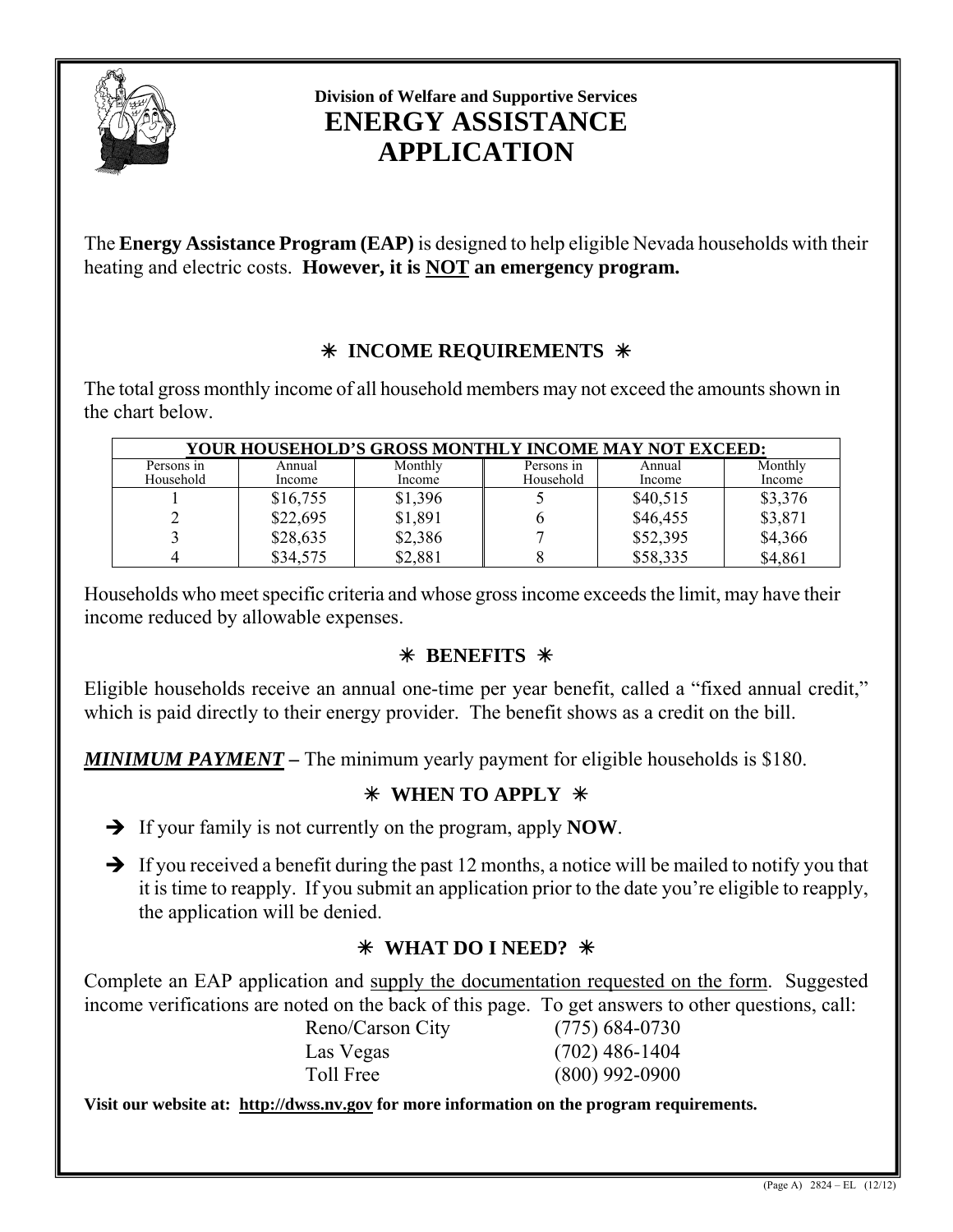# **DOCUMENTATION EXAMPLES OF REQUIRED PROOF OF INCOME**

All documentation sent with your application can be either originals or photocopies. If you are unable to photocopy the originals, our office will copy the material and if requested we will send it back after your case has been processed.

**Earned Income:** Includes income from employment, self-employment (see below), child care services, house cleaning, and any service in which you are paid. Provide copies of check stubs for at least the last thirty (30) consecutive days. If paid weekly  $-4$  check stubs; paid bi-weekly or semi-monthly  $-2$  check stubs. If you do not have check stubs, a signed and dated statement on letterhead from your employer stating your gross income for the last thirty (30) days and how often you get paid, is acceptable.

**Self-Employment/Non-Profit Business Income:** Please contact the EAP office to determine what you are required to provide. Acceptable verification may include profit and loss statements signed by the applicant detailing gross income and expenses during the last 12 months, a copy of the sales tax statement showing gross net proceeds, audited or un-audited financial statements, or a loan application listing income and expenses for the last 12 months.

**Unearned Income:** Includes income from Social Security, SSI, Veterans Benefits, pensions, disability income, military income, unemployment, child support, alimony, interest income, dividends, regular insurance or annuity payments. *Social Security, SSI, Veterans Benefits, pensions, disability income, military income or unemployment*: provide copies of the benefit verification form or award letter from the entity providing the income for the current year showing any cost of living raises. *Child support/alimony income*: copy of divorce decree/separation/settlement agreement, or dated letter from person paying the support (to include name, address and phone number), or a copy of the last check/statement from the child support enforcement agency. *Interest income/dividends*: bank account statements, certificates of deposit or other documentation that contains details and is signed by the financial institution, or a broker's quarterly statement showing earnings.

**Cash Contributions and/ or Recurring Gifts:** Provide a signed statement by the person providing the money indicating the amount of support, how often it is paid, and when the arrangement began or a statement that is signed and dated by the applicant identifying the name(s), address (es), and phone number(s) of the donor(s).

**Student Income:** Includes ALL education scholarships and grants, e.g., PELL, BEOG, SSIG and Veteran's Administration educational benefits. Please provide written confirmation of the amount of assistance, and the educational institution's written confirmation of the cost for the prior two (2) semesters and summer school of the student's tuition, fees, books and equipment. If benefits are paid directly to the student, copies of the latest benefit checks or cancelled checks or receipts for tuition, fees, books, and equipment are acceptable.

**Public Assistance Income**: Includes but is not limited to TANF, County or Indian General Assistance, Native American Assistance. Provide a written statement from the public agency's with the amount paid during the last month, the time frame covered, and the beneficiaries of aid or a copy of the award letter or check.

**PLEASE NOTE: 1099 and W-2 forms are NOT accepted as proof of income.**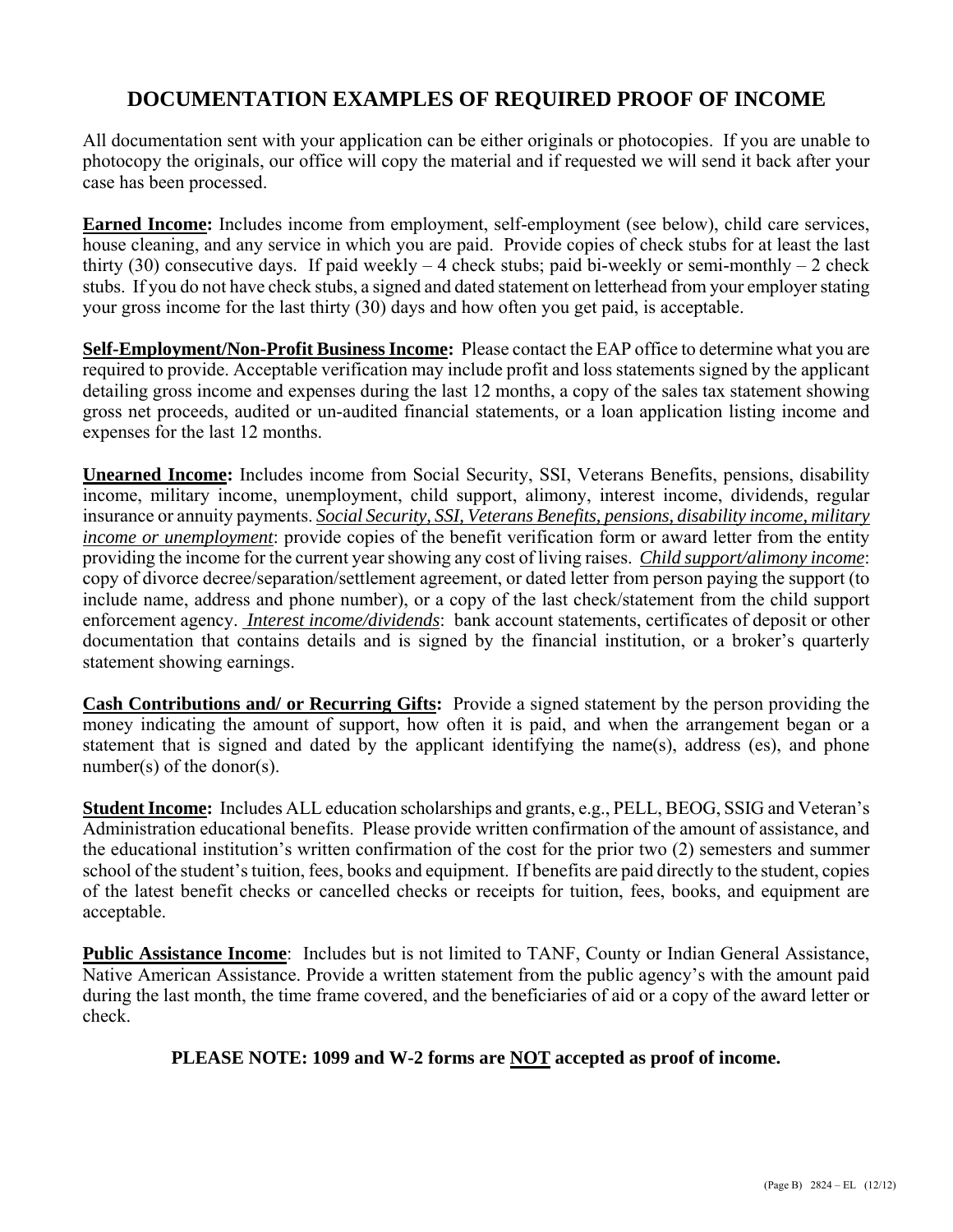## DIVISION OF WELFARE AND SUPPORTIVE SERVICES **ENERGY ASSISTANCE PROGRAM**

#### **LAS VEGAS / NORTH LAS VEGAS 6 0FFICE FOR ALL OTHER AREAS**

 3330 E. Flamingo Rd., #55, Las Vegas, NV 89121 2527 N. Carson Street, Suite 260, Carson City, NV 89706 Telephone: (702) 486-1404 Fax: (702) 486-1441 Telephone: (775) 684-0730 Fax: (775) 684-0740

# **APPLICATION FOR ASSISTANCE**

**Please complete every section and answer each question. Sign the application and the Rights and Obligations form. Failure to complete all sections and questions and/or sign the application and, Rights and Obligations, OR provide the requested documentation noted on the application, will delay processing your application and may result in your application being denied.**

## **A. APPLICANT/HOUSEHOLD INFORMATION**

Complete the following for every person living in your home, **including** yourself *(attach additional page if necessary). The first name on the application should be the applicant (person listed on the utility bill in the home). Provide proof of identity for the applicant.* 

|    | <b>Name</b><br>(Last, First, Middle)<br>(Jr., Sr., III) |                    | <b>Relationship to</b><br>You                                                                                                                                           | S<br>E<br>$\mathbf X$<br>M/F | Date of<br><b>Birth</b><br>(mm/dd/yy)                                          | $\mathbf{A}$<br>G<br>E | <b>U.S. Citizen</b><br>or Eligible<br>*Non-citizen<br>Yes<br>No |  | <b>Disabled</b><br>No<br>Yes |              | <b>Social Security</b><br><b>Number</b> |
|----|---------------------------------------------------------|--------------------|-------------------------------------------------------------------------------------------------------------------------------------------------------------------------|------------------------------|--------------------------------------------------------------------------------|------------------------|-----------------------------------------------------------------|--|------------------------------|--------------|-----------------------------------------|
|    |                                                         |                    | <b>SELF</b>                                                                                                                                                             |                              |                                                                                |                        |                                                                 |  |                              |              |                                         |
|    |                                                         |                    |                                                                                                                                                                         |                              |                                                                                |                        |                                                                 |  |                              |              |                                         |
|    |                                                         |                    |                                                                                                                                                                         |                              |                                                                                |                        |                                                                 |  |                              |              |                                         |
|    |                                                         |                    |                                                                                                                                                                         |                              |                                                                                |                        |                                                                 |  |                              |              |                                         |
|    |                                                         |                    |                                                                                                                                                                         |                              |                                                                                |                        |                                                                 |  |                              |              |                                         |
|    |                                                         |                    | Are there additional people in your home? $\Box$ YES $\Box$ NO                                                                                                          |                              | If "YES," list them on a separate sheet of paper.                              |                        |                                                                 |  |                              |              |                                         |
|    | <b>Home Address</b>                                     |                    |                                                                                                                                                                         |                              | City                                                                           |                        |                                                                 |  |                              | <b>State</b> | Zip                                     |
|    | Mailing Address (If different from your home address.)  |                    |                                                                                                                                                                         |                              | City                                                                           |                        |                                                                 |  |                              | <b>State</b> | Zip                                     |
|    |                                                         |                    |                                                                                                                                                                         |                              |                                                                                |                        |                                                                 |  |                              |              |                                         |
|    | Home Phone                                              |                    | Day/Message/Cell Phone                                                                                                                                                  |                              | E-mail Address                                                                 |                        |                                                                 |  |                              |              |                                         |
|    |                                                         |                    | *List the names of non-citizen household members authorized as legal residents of the United States.                                                                    |                              |                                                                                |                        |                                                                 |  |                              |              |                                         |
|    |                                                         |                    |                                                                                                                                                                         |                              |                                                                                |                        |                                                                 |  |                              |              |                                         |
|    |                                                         |                    |                                                                                                                                                                         |                              |                                                                                |                        |                                                                 |  |                              |              |                                         |
|    | application.                                            |                    | Provide copies of the front and back of their I-688 (Temporary Resident Card) or I-551 (Resident Alien Card) with this                                                  |                              |                                                                                |                        |                                                                 |  |                              |              |                                         |
|    |                                                         |                    |                                                                                                                                                                         |                              | <b>B. DWELLING INFORMATION</b>                                                 |                        |                                                                 |  |                              |              |                                         |
|    |                                                         |                    | Renters: Provide complete copy of current rent or lease agreement, listing every person living in the home(s).<br>Buyers: Provide copy of mortgage statement or coupon. |                              |                                                                                |                        |                                                                 |  |                              |              |                                         |
| 1. |                                                         |                    | Dwelling Type: $\Box$ House $\Box$ Apartment $\Box$ Condo $\Box$ Rent Room $\Box$ Mobile Home                                                                           |                              |                                                                                |                        |                                                                 |  |                              |              |                                         |
|    |                                                         |                    | □ Duplex □ Motel/Hotel □ Studio □ Travel Trailer Other: __________                                                                                                      |                              |                                                                                |                        |                                                                 |  |                              |              |                                         |
| 2. | Dwelling Cost:                                          |                    |                                                                                                                                                                         |                              |                                                                                |                        |                                                                 |  |                              |              |                                         |
|    |                                                         |                    | □ Own When did you pay off your mortgage?<br><u>□ Own</u>                                                                                                               |                              |                                                                                |                        |                                                                 |  |                              |              |                                         |
| 3. |                                                         |                    | Rent/Buyers only: Landlord, Project/Complex, Mortgage Company Name:                                                                                                     |                              |                                                                                |                        |                                                                 |  |                              |              |                                         |
|    |                                                         |                    |                                                                                                                                                                         |                              |                                                                                |                        |                                                                 |  |                              |              | Telephone $No.$ : $($                   |
| 4. |                                                         |                    | Do you reside in subsidized housing where heating and electric are included in the rent? $\Box$ YES $\Box$ NO                                                           |                              |                                                                                |                        |                                                                 |  |                              |              |                                         |
|    |                                                         |                    |                                                                                                                                                                         |                              | C. HELP US BETTER SERVE OTHERS                                                 |                        |                                                                 |  |                              |              |                                         |
|    | TV<br>Radio<br>Print Media                              | Friend<br>Landlord | How did you hear about the Energy Assistance Program? Check one that most applies:<br>Utility Company (flyer or employee)                                               |                              | Previous EAP Participant<br>Received Notice in Mail<br>Social Service Employee |                        |                                                                 |  |                              |              | Other: Please identify                  |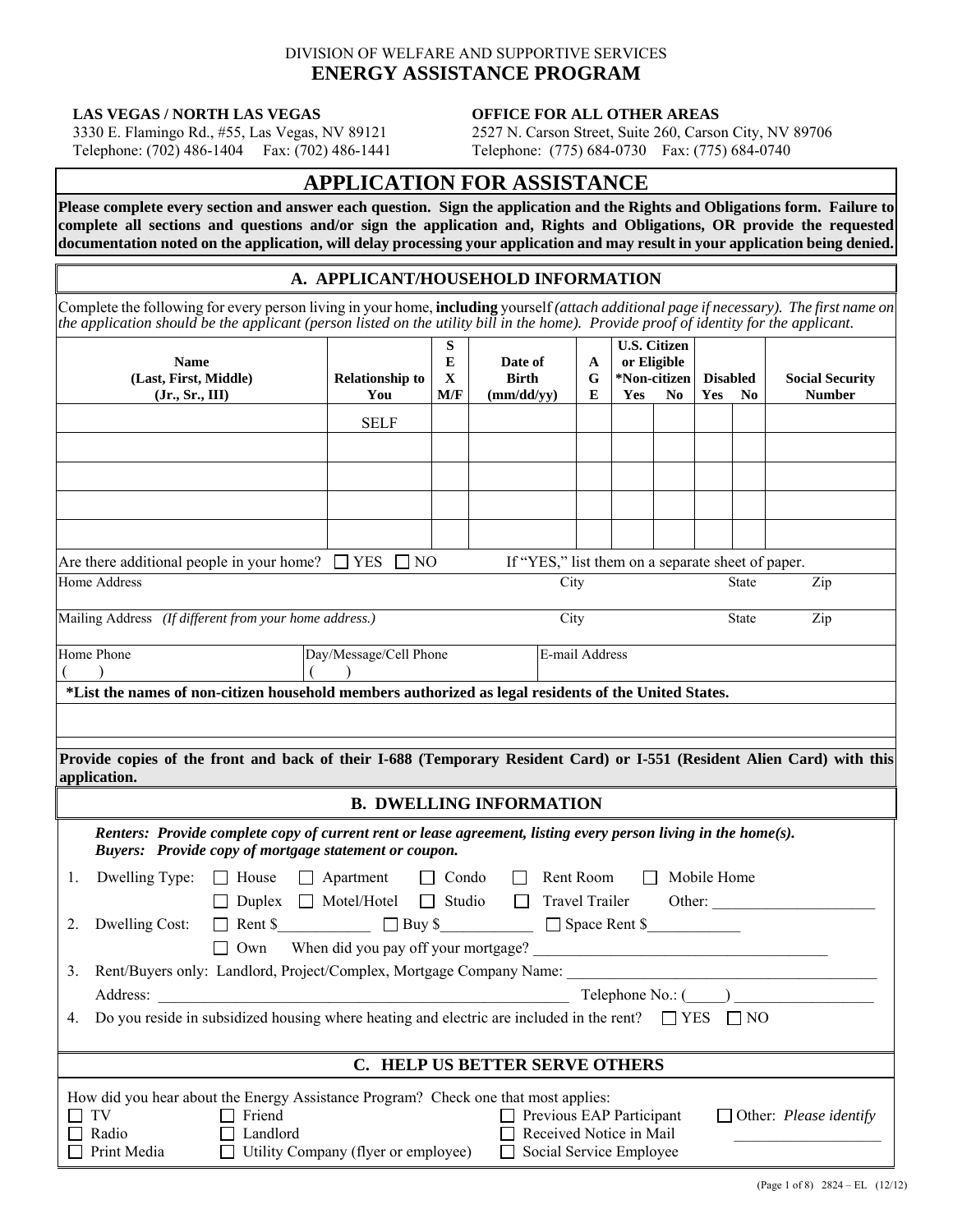| <b>D. UTILITY INFORMATION</b>                                                                                                                                                                                                                                                                                |                                                                        |                                                  |                                                    |                                                              |                                                                    |                 |  |  |
|--------------------------------------------------------------------------------------------------------------------------------------------------------------------------------------------------------------------------------------------------------------------------------------------------------------|------------------------------------------------------------------------|--------------------------------------------------|----------------------------------------------------|--------------------------------------------------------------|--------------------------------------------------------------------|-----------------|--|--|
| <b>HEATING SERVICE</b><br>(Attach Copy of Bill)                                                                                                                                                                                                                                                              |                                                                        |                                                  |                                                    | <b>ELECTRIC SERVICE</b>                                      |                                                                    |                 |  |  |
| <b>Check primary heating source:</b>                                                                                                                                                                                                                                                                         |                                                                        | (Attach Copy of Bill)<br>Check one that applies: |                                                    |                                                              |                                                                    |                 |  |  |
| $\Box$ Natural Gas $\Box$ Electric $\Box$ Propane                                                                                                                                                                                                                                                            | $\Box$ Fuel Oil                                                        |                                                  | Receive bill from utility company                  |                                                              |                                                                    |                 |  |  |
| $\Box$ Other<br>$\Box$ Wood<br>Kerosene                                                                                                                                                                                                                                                                      |                                                                        |                                                  | Electric service included in rent/mortgage         |                                                              |                                                                    |                 |  |  |
| Check one that applies:                                                                                                                                                                                                                                                                                      |                                                                        |                                                  | Pay separate bill to landlord for electric service |                                                              |                                                                    |                 |  |  |
| Receive bill from utility company                                                                                                                                                                                                                                                                            |                                                                        |                                                  |                                                    |                                                              |                                                                    |                 |  |  |
| Heating service included in rent/mortgage<br>Pay separate bill to landlord for heating service                                                                                                                                                                                                               |                                                                        |                                                  |                                                    |                                                              |                                                                    |                 |  |  |
|                                                                                                                                                                                                                                                                                                              |                                                                        |                                                  |                                                    |                                                              |                                                                    |                 |  |  |
|                                                                                                                                                                                                                                                                                                              |                                                                        |                                                  |                                                    |                                                              |                                                                    |                 |  |  |
| (Heating Company Name)                                                                                                                                                                                                                                                                                       |                                                                        |                                                  |                                                    | (Electric Company Name)                                      |                                                                    |                 |  |  |
|                                                                                                                                                                                                                                                                                                              |                                                                        |                                                  |                                                    |                                                              |                                                                    |                 |  |  |
| (Heating Account Number)                                                                                                                                                                                                                                                                                     |                                                                        |                                                  |                                                    | (Electric Account Number)                                    |                                                                    |                 |  |  |
|                                                                                                                                                                                                                                                                                                              |                                                                        |                                                  |                                                    |                                                              |                                                                    |                 |  |  |
| (Name On Account)                                                                                                                                                                                                                                                                                            |                                                                        |                                                  |                                                    | (Name On Account)                                            |                                                                    |                 |  |  |
| Is the person listed on the account your landlord? $\square$ YES $\square$ NO Is the person listed on the account your landlord? $\square$ YES $\square$ NO                                                                                                                                                  |                                                                        |                                                  |                                                    |                                                              |                                                                    |                 |  |  |
| (If the account holder is <b>NOT</b> your landlord and does not live with you, $($ If this person is <b>NOT</b> your landlord and does not live with you, provide                                                                                                                                            |                                                                        |                                                  |                                                    |                                                              |                                                                    |                 |  |  |
| provide their address, telephone number and relationship to you, on a their address, telephone number and relationship to you, on a separate piece<br>separate piece of paper. Also include proof of identity for the person who of paper. Also include proof of identity for the person who is named on the |                                                                        |                                                  |                                                    |                                                              |                                                                    |                 |  |  |
| is named on the utility bill and a statement authorizing you to apply for utility bill and a statement authorizing you to apply for benefits on their                                                                                                                                                        |                                                                        |                                                  |                                                    |                                                              |                                                                    |                 |  |  |
| benefits on their behalf.)                                                                                                                                                                                                                                                                                   |                                                                        | behalf.)                                         |                                                    |                                                              |                                                                    |                 |  |  |
| <b>ARREARAGE ASSISTANCE (Once in a Lifetime)</b>                                                                                                                                                                                                                                                             |                                                                        |                                                  |                                                    |                                                              | <b>ARREARAGE ASSISTANCE (Once in a Lifetime)</b>                   |                 |  |  |
| Do you have past due charges with your heating                                                                                                                                                                                                                                                               |                                                                        |                                                  | Do you have past due charges with your electric    |                                                              |                                                                    |                 |  |  |
| utility and want assistance to pay this debt? $\Box$ YES $\Box$ NO                                                                                                                                                                                                                                           |                                                                        |                                                  |                                                    |                                                              | utility and want assistance to pay this debt? $\Box$ YES $\Box$ NO |                 |  |  |
|                                                                                                                                                                                                                                                                                                              |                                                                        |                                                  |                                                    |                                                              |                                                                    |                 |  |  |
| If your heating and/or electric vendor is Southwest Gas, Sierra Pacific Power or Nevada Power Company, you need to provide a copy of your                                                                                                                                                                    |                                                                        |                                                  |                                                    |                                                              |                                                                    |                 |  |  |
| current utility bill. For all other energy providers, proof of the last 12 months of usage in dollars and therms, watts and/or gallons for your<br>current address will be required. Proof can be in the form of your last 12 months bills or a print-out from your energy vendor.                           |                                                                        |                                                  |                                                    |                                                              |                                                                    |                 |  |  |
|                                                                                                                                                                                                                                                                                                              | E. HOW DO YOU WANT YOUR BENEFIT PAID?                                  |                                                  |                                                    |                                                              |                                                                    |                 |  |  |
|                                                                                                                                                                                                                                                                                                              |                                                                        |                                                  |                                                    |                                                              |                                                                    |                 |  |  |
| <b>Choose how you want your benefits paid:</b> (Mark ONLY One)                                                                                                                                                                                                                                               |                                                                        |                                                  |                                                    |                                                              |                                                                    |                 |  |  |
|                                                                                                                                                                                                                                                                                                              | Split my benefit between my<br>$\perp$<br>heating and electric vendor. | Pay my entire benefit.<br>to my heating vendor.  |                                                    |                                                              | Pay my entire benefit<br>to my electric vendor.                    |                 |  |  |
| If you choose a split payment or a single payment to one vendor, and your benefit exceeds your annual usage for one vendor, your                                                                                                                                                                             |                                                                        |                                                  |                                                    |                                                              |                                                                    |                 |  |  |
| benefit will be paid to cover your annual usage for that vendor and the remaining benefit will be paid to the second vendor.                                                                                                                                                                                 |                                                                        |                                                  |                                                    |                                                              |                                                                    |                 |  |  |
| If you do not choose one of the options above, your benefit will be split equally between both vendors.                                                                                                                                                                                                      |                                                                        |                                                  |                                                    |                                                              |                                                                    |                 |  |  |
|                                                                                                                                                                                                                                                                                                              |                                                                        | F. INCOME                                        |                                                    |                                                              |                                                                    |                 |  |  |
|                                                                                                                                                                                                                                                                                                              |                                                                        |                                                  |                                                    |                                                              |                                                                    |                 |  |  |
| 1. <b>EARNED INCOME</b> : Does any member of the household, regardless of age, work? $\Box$ YES $\Box$ NO <b>If YES</b> , complete the<br>information below: (Include self-employment, business, child care, housecleaning, odd jobs, and non-profit organization income)                                    |                                                                        |                                                  |                                                    |                                                              |                                                                    |                 |  |  |
|                                                                                                                                                                                                                                                                                                              |                                                                        |                                                  |                                                    | <b>GROSS</b>                                                 |                                                                    |                 |  |  |
|                                                                                                                                                                                                                                                                                                              |                                                                        |                                                  |                                                    | PAY                                                          |                                                                    |                 |  |  |
|                                                                                                                                                                                                                                                                                                              |                                                                        | <b>DATE OF</b>                                   | <b>TYPE OF</b>                                     | <b>PER</b>                                                   | <b>HOW OFTEN</b>                                                   | <b>TIPS PER</b> |  |  |
| NAME OF PERSON WORKING                                                                                                                                                                                                                                                                                       | <b>EMPLOYER</b>                                                        | <b>HIRE</b>                                      | <b>WORK</b>                                        | <b>CHECK</b>                                                 | <b>PAID</b>                                                        | <b>MONTH</b>    |  |  |
|                                                                                                                                                                                                                                                                                                              |                                                                        |                                                  |                                                    |                                                              |                                                                    |                 |  |  |
|                                                                                                                                                                                                                                                                                                              |                                                                        |                                                  |                                                    |                                                              |                                                                    |                 |  |  |
|                                                                                                                                                                                                                                                                                                              |                                                                        |                                                  |                                                    |                                                              |                                                                    |                 |  |  |
| List all household members, age 18 or older, who are not currently employed:                                                                                                                                                                                                                                 |                                                                        |                                                  |                                                    |                                                              |                                                                    |                 |  |  |
|                                                                                                                                                                                                                                                                                                              |                                                                        |                                                  |                                                    |                                                              |                                                                    |                 |  |  |
| NAME OF PERSON                                                                                                                                                                                                                                                                                               | <b>DATE LAST</b><br><b>WORKED</b>                                      | <b>GROSS PAY</b><br>PER CHECK                    |                                                    | DO YOU EXPECT RE-EMPLOYMENT<br>PENDING SSI? If YES, explain. |                                                                    |                 |  |  |
|                                                                                                                                                                                                                                                                                                              | FORMER EMPLOYER                                                        |                                                  |                                                    |                                                              |                                                                    |                 |  |  |
|                                                                                                                                                                                                                                                                                                              |                                                                        |                                                  |                                                    |                                                              |                                                                    |                 |  |  |
|                                                                                                                                                                                                                                                                                                              |                                                                        |                                                  |                                                    |                                                              |                                                                    |                 |  |  |
|                                                                                                                                                                                                                                                                                                              |                                                                        |                                                  |                                                    |                                                              |                                                                    |                 |  |  |
| Attach copies of all check stubs or other proof of gross income for at least the last thirty (30) days even if the person is no longer                                                                                                                                                                       |                                                                        |                                                  |                                                    |                                                              |                                                                    |                 |  |  |
| employed. EXCEPTION: Self-employment requires 12 months profit and loss statements. 1099s and W-2s are NOT acceptable                                                                                                                                                                                        |                                                                        |                                                  |                                                    |                                                              |                                                                    |                 |  |  |
| proof of income.                                                                                                                                                                                                                                                                                             |                                                                        |                                                  |                                                    |                                                              |                                                                    |                 |  |  |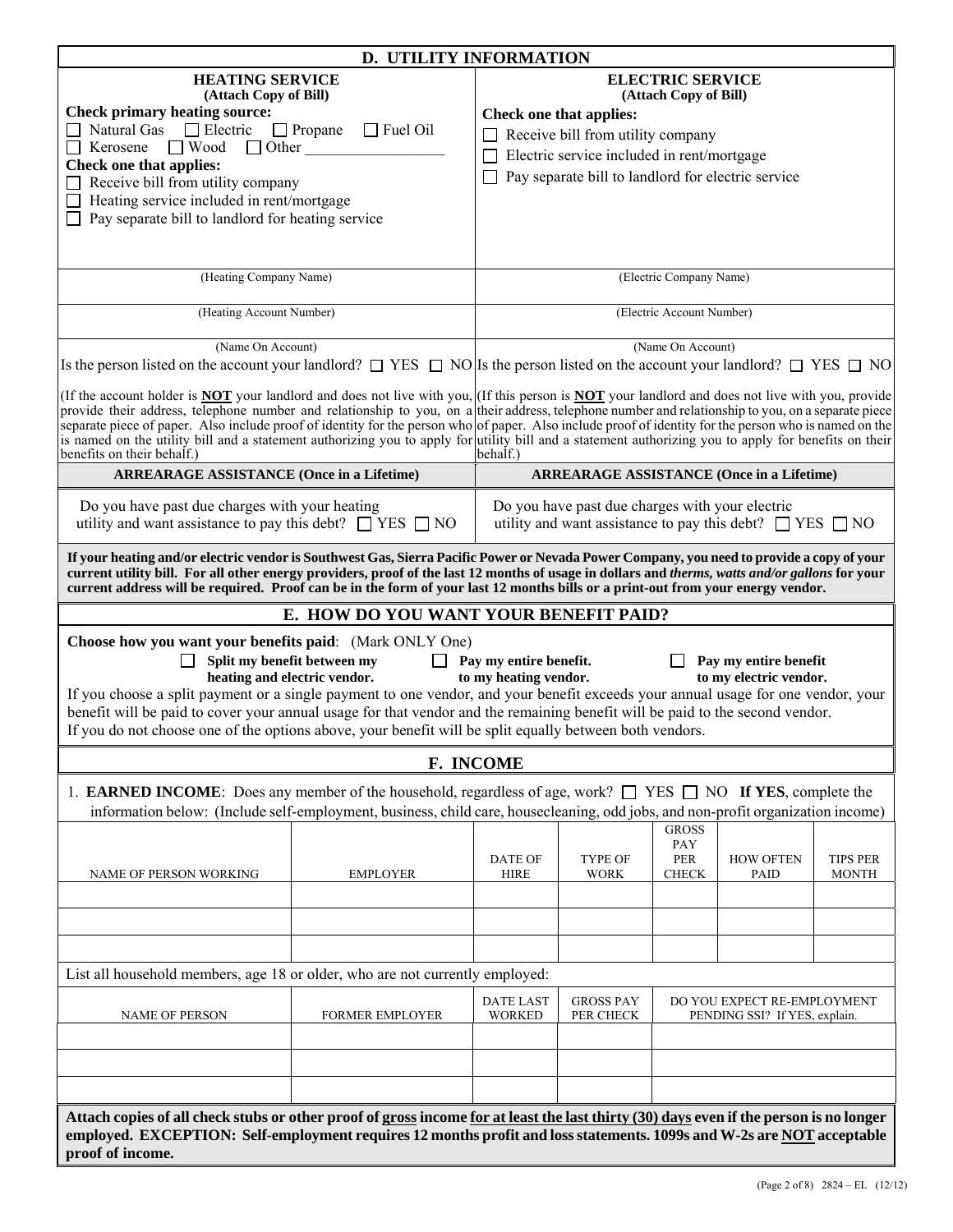2. **UNEARNED INCOME**: Complete the following, indicating who, if anyone, receives money or benefits from the sources listed below. You must mark YES or NO for each income type and attach proof of all unearned income. **1099s and W-2s are NOT acceptable proof of current income.**

|                                                                                                                                                                                                                                                                                                                                                                                           |                                                                                                                    |                                                                                      | <b>PERSON</b>    | <b>GROSS</b>  |                  |  |  |
|-------------------------------------------------------------------------------------------------------------------------------------------------------------------------------------------------------------------------------------------------------------------------------------------------------------------------------------------------------------------------------------------|--------------------------------------------------------------------------------------------------------------------|--------------------------------------------------------------------------------------|------------------|---------------|------------------|--|--|
| <b>YES</b> NO                                                                                                                                                                                                                                                                                                                                                                             |                                                                                                                    | <b>INCOME TYPE</b>                                                                   | <b>RECEIVING</b> | <b>AMOUNT</b> | <b>FREQUENCY</b> |  |  |
|                                                                                                                                                                                                                                                                                                                                                                                           |                                                                                                                    | Alimony                                                                              |                  |               |                  |  |  |
|                                                                                                                                                                                                                                                                                                                                                                                           |                                                                                                                    | Boarders/Roomers (Attach notarized proof of rental or lease)                         |                  |               |                  |  |  |
|                                                                                                                                                                                                                                                                                                                                                                                           |                                                                                                                    | Child Support                                                                        |                  |               |                  |  |  |
|                                                                                                                                                                                                                                                                                                                                                                                           |                                                                                                                    | Contribution/Gifts / Church or Charitable Donations                                  |                  |               |                  |  |  |
|                                                                                                                                                                                                                                                                                                                                                                                           |                                                                                                                    | Educational Assistance / Student Loans                                               |                  |               |                  |  |  |
|                                                                                                                                                                                                                                                                                                                                                                                           |                                                                                                                    | (Attach proof of tuition, books and supplies for prior TWO semesters)<br>Food Stamps |                  |               |                  |  |  |
|                                                                                                                                                                                                                                                                                                                                                                                           |                                                                                                                    | Foster Care                                                                          |                  |               |                  |  |  |
|                                                                                                                                                                                                                                                                                                                                                                                           |                                                                                                                    | County Assistance / General Assistance                                               |                  |               |                  |  |  |
|                                                                                                                                                                                                                                                                                                                                                                                           |                                                                                                                    | Interest / Dividends / Annuities / Royalties                                         |                  |               |                  |  |  |
|                                                                                                                                                                                                                                                                                                                                                                                           |                                                                                                                    | Loans                                                                                |                  |               |                  |  |  |
|                                                                                                                                                                                                                                                                                                                                                                                           |                                                                                                                    |                                                                                      |                  |               |                  |  |  |
|                                                                                                                                                                                                                                                                                                                                                                                           |                                                                                                                    | Lump Sum Payments (Settlements / Back Pay, etc.)                                     |                  |               |                  |  |  |
|                                                                                                                                                                                                                                                                                                                                                                                           |                                                                                                                    | Military Income / Allotment                                                          |                  |               |                  |  |  |
|                                                                                                                                                                                                                                                                                                                                                                                           |                                                                                                                    | Mining Claims                                                                        |                  |               |                  |  |  |
|                                                                                                                                                                                                                                                                                                                                                                                           |                                                                                                                    | Panhandling                                                                          |                  |               |                  |  |  |
|                                                                                                                                                                                                                                                                                                                                                                                           |                                                                                                                    | Pensions / Retirement                                                                |                  |               |                  |  |  |
|                                                                                                                                                                                                                                                                                                                                                                                           |                                                                                                                    | Property Rentals / Sale                                                              |                  |               |                  |  |  |
|                                                                                                                                                                                                                                                                                                                                                                                           |                                                                                                                    | Railroad Retirement                                                                  |                  |               |                  |  |  |
|                                                                                                                                                                                                                                                                                                                                                                                           |                                                                                                                    | Room Rental (Attach notarized proof of rental or lease)                              |                  |               |                  |  |  |
|                                                                                                                                                                                                                                                                                                                                                                                           |                                                                                                                    | Social Security Benefits (RSDI)                                                      |                  |               |                  |  |  |
|                                                                                                                                                                                                                                                                                                                                                                                           |                                                                                                                    | <b>Strike Benefits</b>                                                               |                  |               |                  |  |  |
|                                                                                                                                                                                                                                                                                                                                                                                           |                                                                                                                    | <b>Subsidized Housing</b>                                                            |                  |               |                  |  |  |
|                                                                                                                                                                                                                                                                                                                                                                                           |                                                                                                                    | Supplemental Security Income (SSI)                                                   |                  |               |                  |  |  |
|                                                                                                                                                                                                                                                                                                                                                                                           |                                                                                                                    | Supported Living Arrangement (SLA)                                                   |                  |               |                  |  |  |
|                                                                                                                                                                                                                                                                                                                                                                                           |                                                                                                                    | <b>TANF Assistance</b>                                                               |                  |               |                  |  |  |
|                                                                                                                                                                                                                                                                                                                                                                                           |                                                                                                                    | Tribal Assistance / Indian General Assistance (IGA)                                  |                  |               |                  |  |  |
|                                                                                                                                                                                                                                                                                                                                                                                           |                                                                                                                    | Trust Income (Provide proof if it is not accessible)                                 |                  |               |                  |  |  |
|                                                                                                                                                                                                                                                                                                                                                                                           |                                                                                                                    | Unemployment Insurance                                                               |                  |               |                  |  |  |
|                                                                                                                                                                                                                                                                                                                                                                                           | $\Box$                                                                                                             | Utility Allowance / Rebate Check                                                     |                  |               |                  |  |  |
|                                                                                                                                                                                                                                                                                                                                                                                           |                                                                                                                    | Veterans Benefits                                                                    |                  |               |                  |  |  |
|                                                                                                                                                                                                                                                                                                                                                                                           |                                                                                                                    | Winnings                                                                             |                  |               |                  |  |  |
|                                                                                                                                                                                                                                                                                                                                                                                           |                                                                                                                    | Worker's Compensation or Temporary Disability                                        |                  |               |                  |  |  |
|                                                                                                                                                                                                                                                                                                                                                                                           |                                                                                                                    | Other                                                                                |                  |               |                  |  |  |
| If you do not have any income or if the household expenses $(e.g., rent, utilities, food, etc.)$ are more than your household's income,<br>please explain how you are able to meet these expenses. If someone is helping with your bills, how much help did you receive each<br>month during the last six (6) months and from whom? (List each individual's name, address and telephone): |                                                                                                                    |                                                                                      |                  |               |                  |  |  |
|                                                                                                                                                                                                                                                                                                                                                                                           |                                                                                                                    |                                                                                      |                  |               |                  |  |  |
| 3.                                                                                                                                                                                                                                                                                                                                                                                        | Do you expect any changes in the household's income or benefits?<br>$\Box$ YES $\Box$ NO<br>If YES, what?<br>When? |                                                                                      |                  |               |                  |  |  |
|                                                                                                                                                                                                                                                                                                                                                                                           | Changes in income prior to certification will be used to determine eligibility.                                    |                                                                                      |                  |               |                  |  |  |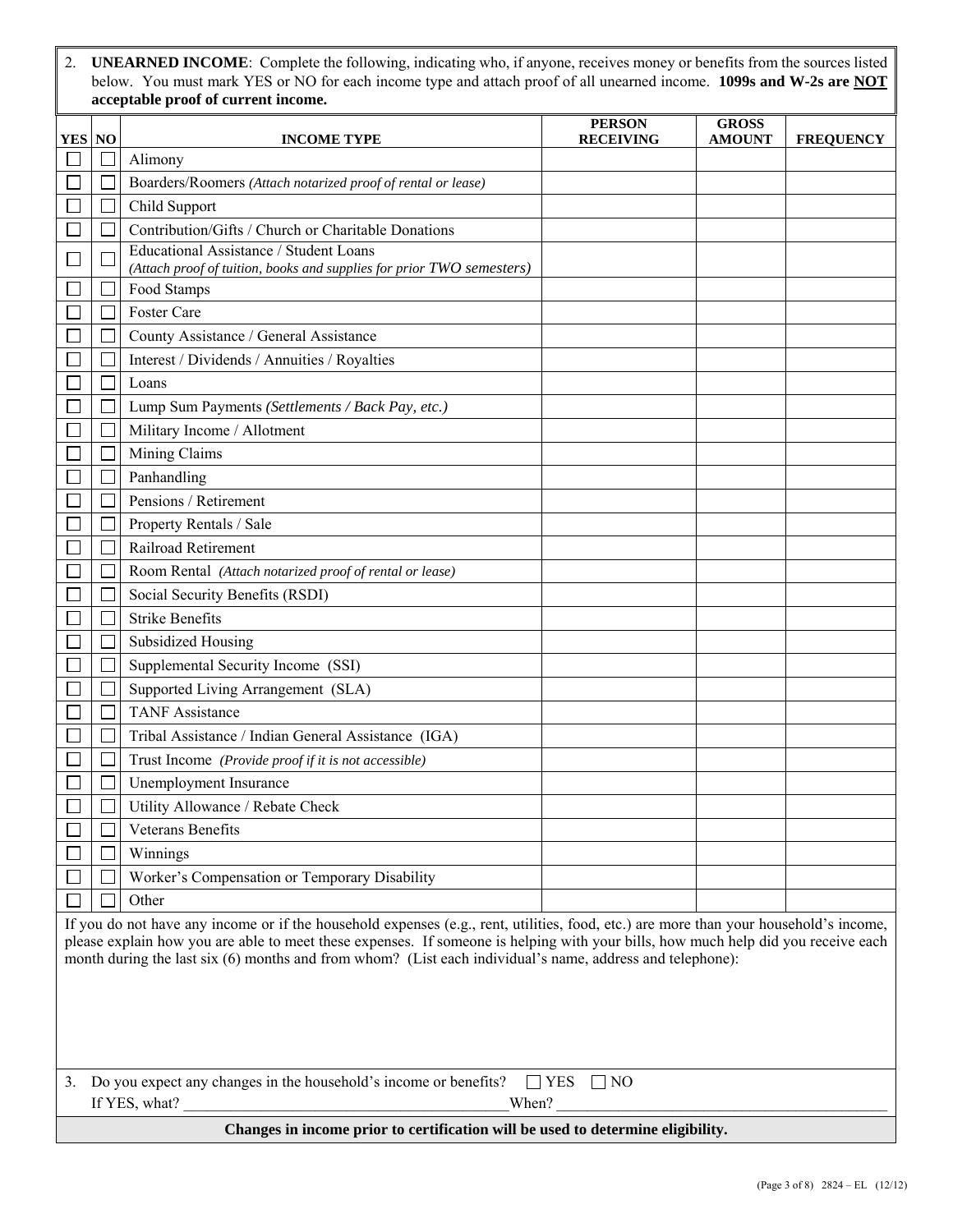## **G. RESPONSIBILITY**

Information provided in this application is subject to verification and investigation by federal, state and local officials. If you make a false or misleading statement, misrepresent, conceal, fail to report changes or withhold facts to establish or maintain eligibility for energy assistance, your benefits may be denied, terminated or reduced. You are responsible for repayment of all monies, services and benefits for which you were not entitled. Additionally, you may also be barred from program participation, criminally prosecuted and/or otherwise penalized according to state and federal law.

| Have you ever been determined to have committed an Intentional Program Violation (IPV)? | $\Box$ YES $\Box$ NO If YES, in what |  |
|-----------------------------------------------------------------------------------------|--------------------------------------|--|
| State?                                                                                  |                                      |  |

# **H. AUTHORIZATION**

By signing this application, I am authorizing the Department of Health and Human Services to make any investigation concerning me or any other member of my household which is necessary to determine eligibility for benefits received or to be received under programs administered by the Division of Welfare and Supportive Services. I hereby authorize and consent to the release of any and all information concerning me and/or my household members to the Division of Welfare and Supportive Services by the holder of the information regardless of the manner or form held, including by, without limitation, wage information, information made confidential by law or otherwise privileged under NRS 422A.320 or any other provision of law or otherwise. I authorize the Energy Assistance Program to release information about my household, to include energy usage information, to the State of Nevada Housing Division, Weatherization Assistance Program, for potential eligibility in weatherizing my residence. I hereby release the holder of such information from liability, if any, resulting from the disclosure of the required information. **I ACKNOWLEDGE THAT A REPRODUCED COPY OF THIS AUTHORIZATION LEGALLY CONSTITUTES AN ORIGINAL COPY.** 

If I am 60 years of age or older, I hereby consent to the disclosure of my identity and waive my rights as an older person to have my identity kept confidential. I hereby release the holder of information from liability, if any, resulting from the disclosure of the required information.

I consent that the Division of Welfare and Supportive Services or its representatives may survey my energy usage, advise vendors of assistance grants, and status at the time of certification. I consent that the Division of Welfare and Supportive Services use Social Security Numbers (SSNs) provided in this application to verify factors of energy assistance program eligibility through automated data exchanges with the Social Security Administration.

I agree to notify the Energy Assistance Program of any changes in my household circumstances that may affect my benefits. I understand failure to report changes may cause an overpayment which I would be responsible to pay back and could even be prosecuted by a court of law. I swear I have honestly reported the citizenship of myself and anyone I am applying for.

## **I certify under penalty of perjury, my answers are true, correct and complete to the best of my knowledge and ability.**

| Print Name of Applicant:                          |       |
|---------------------------------------------------|-------|
| <b>Signature of Applicant:</b>                    | Date: |
| Print Name of Other Adult Member(s) in Household: |       |
| Signature of Other Adult Member(s) in Household:  | Date: |
| Print Name of Other Adult Member(s) in Household: |       |
| Signature of Other Adult Member(s) in Household:  | Date: |

**WITNESS: (Use if applicant cannot read or write or is blind.) I have assisted with the completion of this application for Energy Assistance. The information in this application has been read to the applicant and I have witnessed the above signature.** 

**\_\_\_\_\_\_\_\_\_\_\_\_\_\_\_\_\_\_\_\_\_\_\_\_\_\_\_\_\_\_\_\_\_\_\_\_\_\_\_\_\_\_\_\_\_\_\_\_ \_\_\_\_\_\_\_\_\_\_\_\_\_\_\_\_\_\_\_\_\_\_\_\_\_\_\_\_\_\_\_\_\_** 

**Print Name of Witness** 

**\_\_\_\_\_\_\_\_\_\_\_\_\_\_\_\_\_\_\_\_\_\_\_\_\_\_\_\_\_\_\_\_\_\_\_\_\_\_\_\_\_\_\_\_\_\_\_\_** 

**Signature of Witness Date 2008 Contract and September 2008 Contract and Date 2008 Contract and Date 2008 Contract and Date 2008 Contract and Date 2008 Contract and Date 2008 Contract and Date 2008 Contract and Date 2008 C**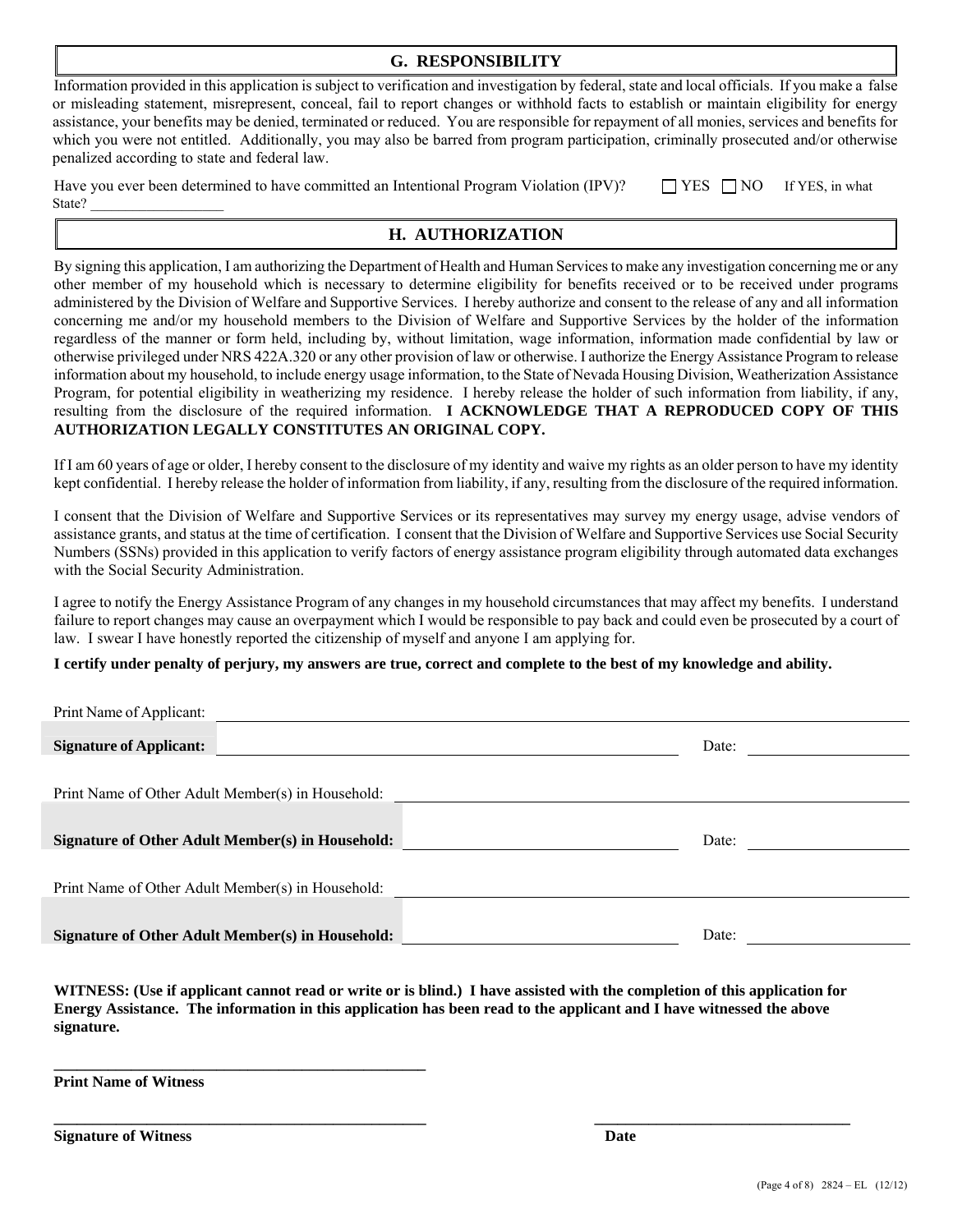## **Division of Welfare and Supportive Services ENERGY ASSISTANCE PROGRAM NOTICE OF RIGHTS AND OBLIGATIONS**

# **\*\*\*\* PLEASE READ AND SIGN BELOW \*\*\*\***

### **A. You have the following RIGHTS:**

- 1. No person will be discriminated against for any reason, i.e., race, age, color, religion, sex, disability, handicap (including AIDS and AIDS related conditions), political belief or national origin, in any program administered by the Division of Welfare and Supportive Services. When the Energy Assistance Program (EAP) pays another agency, institution or person to provide EAP services to a household, the vender is not permitted to discriminate for any reason. Violations of discrimination shall be promptly reported to the Energy Assistance Program office, the Division of Welfare and Supportive Services Administrator, 1470 College Parkway, Carson City, Nevada 89706-7924, (775) 684-0500, the U.S. Office for Civil Rights (OCR), Department of Health and Human Services, 50 United Nations Plaza, San Francisco, California 94102, (415) 437-8310, TDD (415) 437-8311 or by calling toll free 1-800-368-1019.
- 2. You have the right to a conference if you believe you have been unfairly treated or a mistake has been made concerning your eligibility for assistance. To request a conference, write or call the Energy Assistance Program.
- 3. You have the right to a hearing if you are not satisfied with the agency's action affecting your assistance if you request the hearing, in writing, within ninety (90) days of the agency's action/decision, unless the sole issue for the agency's action/decision is one of state or federal law requiring automatic benefit adjustment. You have the right to a hearing if your application for benefits is denied, reduced, acted upon erroneously, or not acted upon with reasonable promptness.
- 4. You have the right to a mailed notice of decision telling you if you are eligible for program benefits and in what amount, to whom payments will be made, and the approximate payment date(s); **or** a notice informing you that you are not eligible for program benefits and why.
- 5. Program staff is required to:
	- Inform applicants of the eligibility requirements for the program;
	- Counsel on required documents; and/or
	- Provide assistance to the applicant, when needed.

#### **B. You have the following OBLIGATIONS:**

1. Notify the Energy Assistance Program **within ten (10) working days** of any of the following. Failure to do so may delay processing your application, or result in denial of benefits or a reduction in benefits.

- Any change in your household income **or** household size (number of people residing in the household);
- If you change utility companies; or
- If you move anytime after submitting your application.
- 2. Respond to any requests for additional information needed to process your application **within ten (10) working days**. It is your responsibility to ensure the requested materials are mailed or faxed early enough to meet the deadline provided to you. The Energy Assistance Program is not responsible for lost or misdirected mail, or faxes. (Be sure your name and SSN or UPI are on all documents/correspondence.)
- 3. Cooperate with the Energy Assistance Program in its efforts to secure all information necessary to determine eligibility or benefits.

## **C. SPECIAL NOTE:**

- 1. If you are applying for the Energy Assistance Program, you may receive help with your heating and/or electric bills. **BUT REMEMBER, YOU MUST KEEP PAYING YOUR BILLS WHEN THEY ARE DUE**. If you do not pay them, the company can charge more money for paying late. The utility company can even turn off your service and you may be required to pay a deposit before they will turn your service on again. *If you cannot pay your bill, contact the utility company and try to make payment arrangements.*
- 2. Persons found guilty of intentionally violating program rules will be ineligible for program participation for one (1) year for the first violation, two (2) years for the second violation, and permanently barred from the program for the third violation.

## **My signature below indicates I understand the Rights and Obligations as an applicant for the Energy Assistance Program.**

<u> 1980 - Johann Barn, mars an t-Amerikaansk politiker (</u>

Print Name of Applicant/Recipient:

**Signature of Applicant/Recipient:** Date: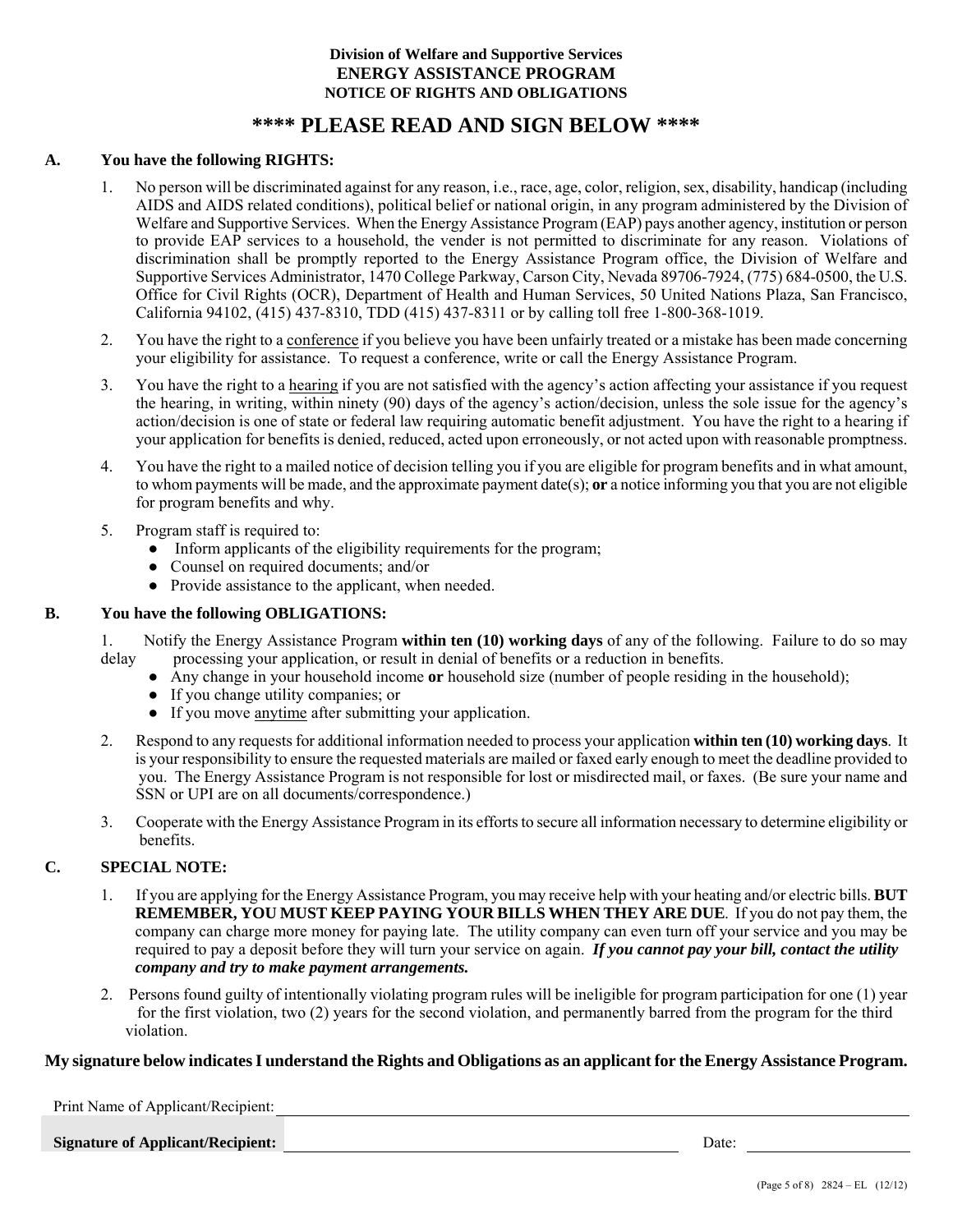# **IF YOU ARE NOT REGISTERED TO VOTE WHERE YOU LIVE NOW, WOULD YOU LIKE TO REGISTER TO VOTE HERE TODAY?**

(Please check one)

|--|--|

**If you do not check either box, you will be considered to have decided not to register to vote at this time.** 

The **NATIONAL VOTER REGISTRATION ACT** provides you with the opportunity to register to vote at this location. If you would like help in filling out a voter registration application form, we will help you. The decision whether to seek or accept help is yours. You may fill out the application form in private.

**IMPORTANT NOTICE**: Applying to register or declining to register to vote WILL NOT AFFECT the amount of assistance you will be provided by this agency.

**Signature** Date

**CONFIDENTIALITY**: Whether you decide to register to vote or not, your decision will remain confidential.

IF YOU BELIEVE SOMEONE HAS INTERFERED with your right to register or to decline to register to vote, or your right to choose your own political party or other political preference, you may file a complaint with the Office of the Secretary of State, Capitol Complex, Carson City, Nevada 89710.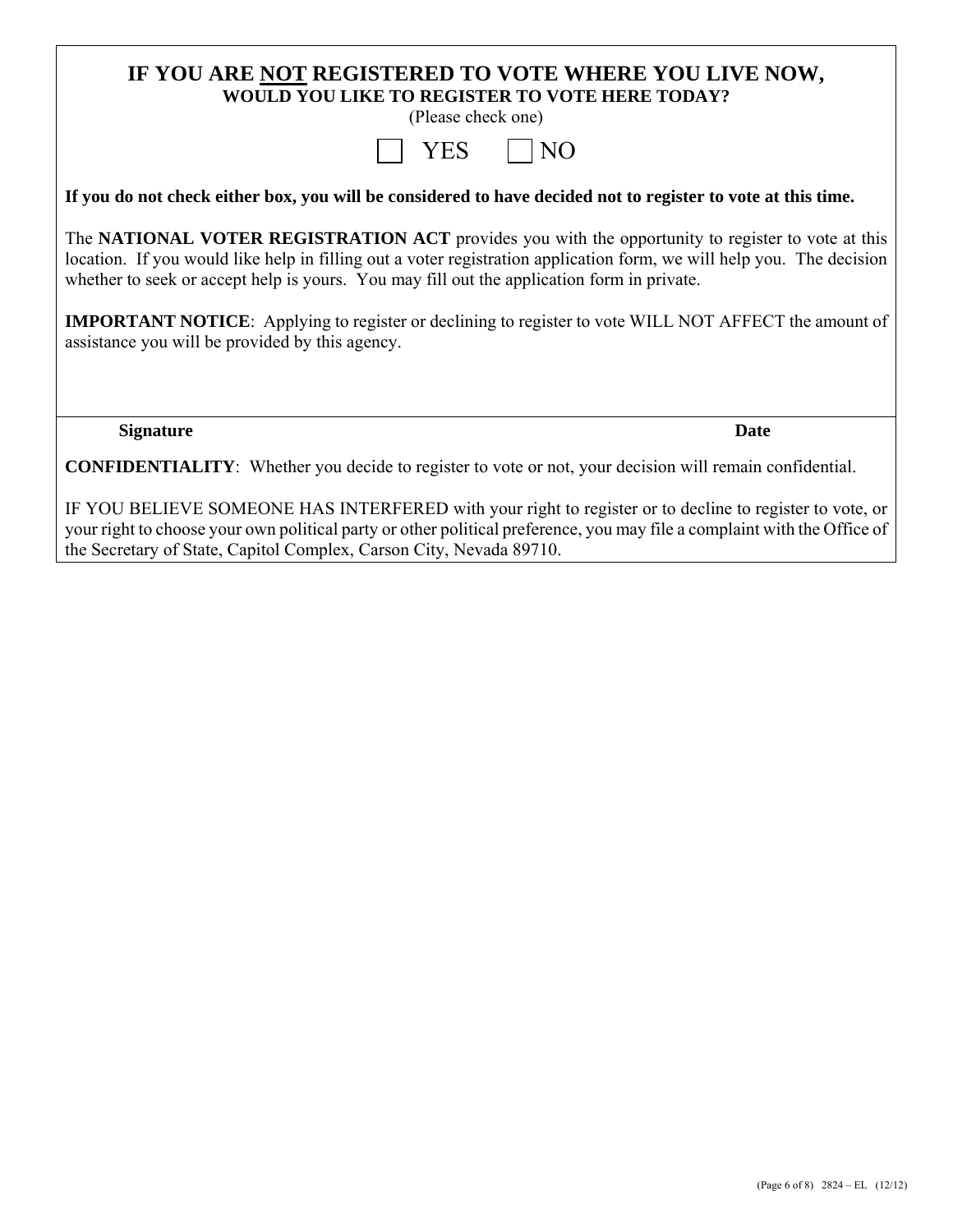

Application No. **HA** 

VOTER REGISTRATION APPLICATION

Nevada driver's license, I.D. card, or Social Security card referenced in Box 8. If you do not have any of these forms of identification, please see the instructions for Box 8.

**BOX 4 - HOME ADDRESS** Your home address is the street address assigned to the location at which you actually reside. If you reside at a location that has not been assigned a street address, a description of the location at which you actually reside must be provided. A P.O. Box cannot be listed as a home address.

**BOX 8 - IDENTIFICATION REQUIREMENTS** Federal and state law require you to provide your NV driver's license or NV ID number. If you do not have either, you must provide the last 4 digits of your social security number (SSN). If you do not have any of these three forms of identification, please contact your County Clerk/Registrar after you have completed and returned this form.

**BOX 10 - PARTY REGISTRATION** Mark your choice of a qualified party, "Nonpartisan" or "Other." If you mark "Other," you may print the name of an unlisted political party. If you register with a minor political party or as a nonpartisan, you will receive a nonpartisan ballot for the Primary Election.

BOX 3 - NAME Please write your name exactly as it appears on the BOX 13 - ASSISTING IN THE COMPLETION OF THIS FORM If you are assisting a person to register to vote, you must complete Box 13. FAILURE TO DO SO IS A FELONY.

#### DEADLINES FOR SUBMITTING APPLICATION

- By Mail-postmarked by Saturday, 31 days before an Election.
- In Person at DMV-by Saturday, 31 days before an Election.  $\star$
- In Person At County Clerk's or Registrar's Office-by Tuesday, 21 days
- before an Election (for Municipal Elections, in person at City Clerk's).
- For Special/Recall Elections-contact your County Clerk or Registrar.

NOTICE You are urged to return your application to register to vote to the County Clerk/Registrar in person or by mail. If you choose to give your completed application to another person to return to the County Clerk/Registrar on your behalf, and the person fails to deliver the application to the County Clerk/Registrar, you will not be registered to vote. Please retain the duplicate copy or receipt from your application to register to vote.

**INTERESTED IN BEING A POLL WORKER?** Please contact your local County Clerk or Registrar's Office. See Reverse.

# CHECK THIS BOX TO RECEIVE A SAMPLE BALLOT IN LARGER TYPE

|                  | USE BLACK INK — PLEASE PRINT CLEARLY                                                                                                                                                                                                               |                                                                                                                                                                                                                                                                                                                                                                                                                                                                                                                                                                                                                                                                                                                                                                                                                                                                                                                                                                                                                                                 |  |                                   |                                                                                    |                | WARNING: GIVING FALSE INFORMATION IS A FELONY<br>AND INCLUDES A CIVIL PENALTY OF UP TO \$20,000. |                                     |                                                                                                                                                |
|------------------|----------------------------------------------------------------------------------------------------------------------------------------------------------------------------------------------------------------------------------------------------|-------------------------------------------------------------------------------------------------------------------------------------------------------------------------------------------------------------------------------------------------------------------------------------------------------------------------------------------------------------------------------------------------------------------------------------------------------------------------------------------------------------------------------------------------------------------------------------------------------------------------------------------------------------------------------------------------------------------------------------------------------------------------------------------------------------------------------------------------------------------------------------------------------------------------------------------------------------------------------------------------------------------------------------------------|--|-----------------------------------|------------------------------------------------------------------------------------|----------------|--------------------------------------------------------------------------------------------------|-------------------------------------|------------------------------------------------------------------------------------------------------------------------------------------------|
| 1                | Are you a citizen of the United States of America?<br>Will you be 18 years of age or over on or before Election Day?   Yes<br>If you checked "no" in response to either of these questions, do not complete this<br>form.                          |                                                                                                                                                                                                                                                                                                                                                                                                                                                                                                                                                                                                                                                                                                                                                                                                                                                                                                                                                                                                                                                 |  |                                   | No<br>Yes<br>  No                                                                  | $\overline{2}$ | Check boxes that apply and complete items 3-13<br>$\Box$ New Registration<br>  Name Change       |                                     | □ Party Affiliation Change<br>  Address Change                                                                                                 |
| 3                | Last Name (Only)                                                                                                                                                                                                                                   |                                                                                                                                                                                                                                                                                                                                                                                                                                                                                                                                                                                                                                                                                                                                                                                                                                                                                                                                                                                                                                                 |  | First Name (Only)                 |                                                                                    |                | Middle Name (Only)                                                                               |                                     | Jr. Sr. II III IV                                                                                                                              |
| $\blacktriangle$ | Home Street Address (No P.O. Box/Business Address. See Instructions.) Apt. #                                                                                                                                                                       |                                                                                                                                                                                                                                                                                                                                                                                                                                                                                                                                                                                                                                                                                                                                                                                                                                                                                                                                                                                                                                                 |  |                                   |                                                                                    | City           |                                                                                                  |                                     | State<br>Zip Code                                                                                                                              |
| 5                | Mailing Address—If different from above. (P.O. Box or Mail Service Address)                                                                                                                                                                        |                                                                                                                                                                                                                                                                                                                                                                                                                                                                                                                                                                                                                                                                                                                                                                                                                                                                                                                                                                                                                                                 |  |                                   |                                                                                    |                |                                                                                                  | 6                                   | Birth Date (M/D/YR)                                                                                                                            |
| $\overline{7}$   | Place of Birth(State or Country)<br>$\mathbf{R}$                                                                                                                                                                                                   |                                                                                                                                                                                                                                                                                                                                                                                                                                                                                                                                                                                                                                                                                                                                                                                                                                                                                                                                                                                                                                                 |  |                                   |                                                                                    |                | NV Driver's License or NV ID Card Number (If neither, last 4 digits of your SSN)                 | $\mathbf{Q}$                        | Telephone No.(Opt.)                                                                                                                            |
| 10<br>12<br>13   | Democratic Party<br>Independent American Party<br>□ Libertarian Party<br>Republican Party<br>Other Party - Write In Below<br>voter registration agency, you MUST complete the following. Your signature is required. Failure to do so is a felony. | Party Registration-Check Only One Box<br>11<br>"I swear or affirm • I am a U.S. citizen • I will be at least 18 years old by the date of<br>the next election • I will have continuously resided in Nevada at least 30 days in my<br>county and at least 10 days in my precinct before the next election . The present<br>address listed herein is my sole legal place of residence and I claim no other place<br>as my legal residence • I am not laboring under any felony conviction or other loss<br>of civil rights that would make it unlawful for me to vote. I declare under penalty of<br>perjury that the foregoing is true and correct."<br>SIGNATURE OF APPLICANT (REQUIRED) ↓<br>Nonpartisan (no party affiliation)<br>Your name and residence address where you were last registered to vote. (Name Used, Street, Apt. #, City, State & Zip Code of Former Residence)<br>Important! If you are assisting a person to register to vote and you are not a field registrar appointed by a County Clerk/Registrar or an employee of a |  |                                   |                                                                                    |                |                                                                                                  | $\bullet$ DATE (REQUIRED) $\bullet$ |                                                                                                                                                |
|                  | <b>Mailing Address</b><br>Name                                                                                                                                                                                                                     |                                                                                                                                                                                                                                                                                                                                                                                                                                                                                                                                                                                                                                                                                                                                                                                                                                                                                                                                                                                                                                                 |  |                                   | City/State/Zip Code                                                                |                |                                                                                                  |                                     | Signature                                                                                                                                      |
|                  |                                                                                                                                                                                                                                                    |                                                                                                                                                                                                                                                                                                                                                                                                                                                                                                                                                                                                                                                                                                                                                                                                                                                                                                                                                                                                                                                 |  |                                   |                                                                                    |                | VALIDATING AGENCY USE ONLY. DO NOT WRITE IN THE SHADED AREA BELOW.                               |                                     |                                                                                                                                                |
|                  | AGENCY STAMP HERE                                                                                                                                                                                                                                  | <b>AGENCY</b><br><b>FIELD REGISTRAR</b><br>MAIL<br><b>OTHER</b>                                                                                                                                                                                                                                                                                                                                                                                                                                                                                                                                                                                                                                                                                                                                                                                                                                                                                                                                                                                 |  |                                   | CANCELLED<br><b>INACTIVE</b><br><b>PRECINCT</b>                                    |                | <b>APPLICATION NO. HA</b><br><b>RECEIVED BY:</b>                                                 |                                     |                                                                                                                                                |
| ↑ Detach Here ↑  | <b>NAME OF PERSON RETAINING</b><br>THIS APPLICATION                                                                                                                                                                                                |                                                                                                                                                                                                                                                                                                                                                                                                                                                                                                                                                                                                                                                                                                                                                                                                                                                                                                                                                                                                                                                 |  | $\uparrow$ Detach Here $\uparrow$ | <b>ELECTION OFFICIAL OR AGENCY</b><br>Contact Information, Address, Telephone, Fax |                |                                                                                                  |                                     | Detach Here<br><b>VOTER APPLICATION RECEIPT</b><br>(Please Retain Receipt)                                                                     |
|                  | AGENCY STAMP OR NAME OF AGENT, ELECTION OFFICIAL OR<br>PERSON RETAINING APPLICATION<br>PRINT NAME OF PERSON RETAINING FORM                                                                                                                         |                                                                                                                                                                                                                                                                                                                                                                                                                                                                                                                                                                                                                                                                                                                                                                                                                                                                                                                                                                                                                                                 |  |                                   |                                                                                    |                |                                                                                                  |                                     | If you do not receive a Nevada Voter Registration<br>Card in the mail within 10 days, please call or visit<br>your County Election Department. |
|                  |                                                                                                                                                                                                                                                    |                                                                                                                                                                                                                                                                                                                                                                                                                                                                                                                                                                                                                                                                                                                                                                                                                                                                                                                                                                                                                                                 |  |                                   |                                                                                    |                | <b>APPLICATION NO. HA</b>                                                                        |                                     |                                                                                                                                                |